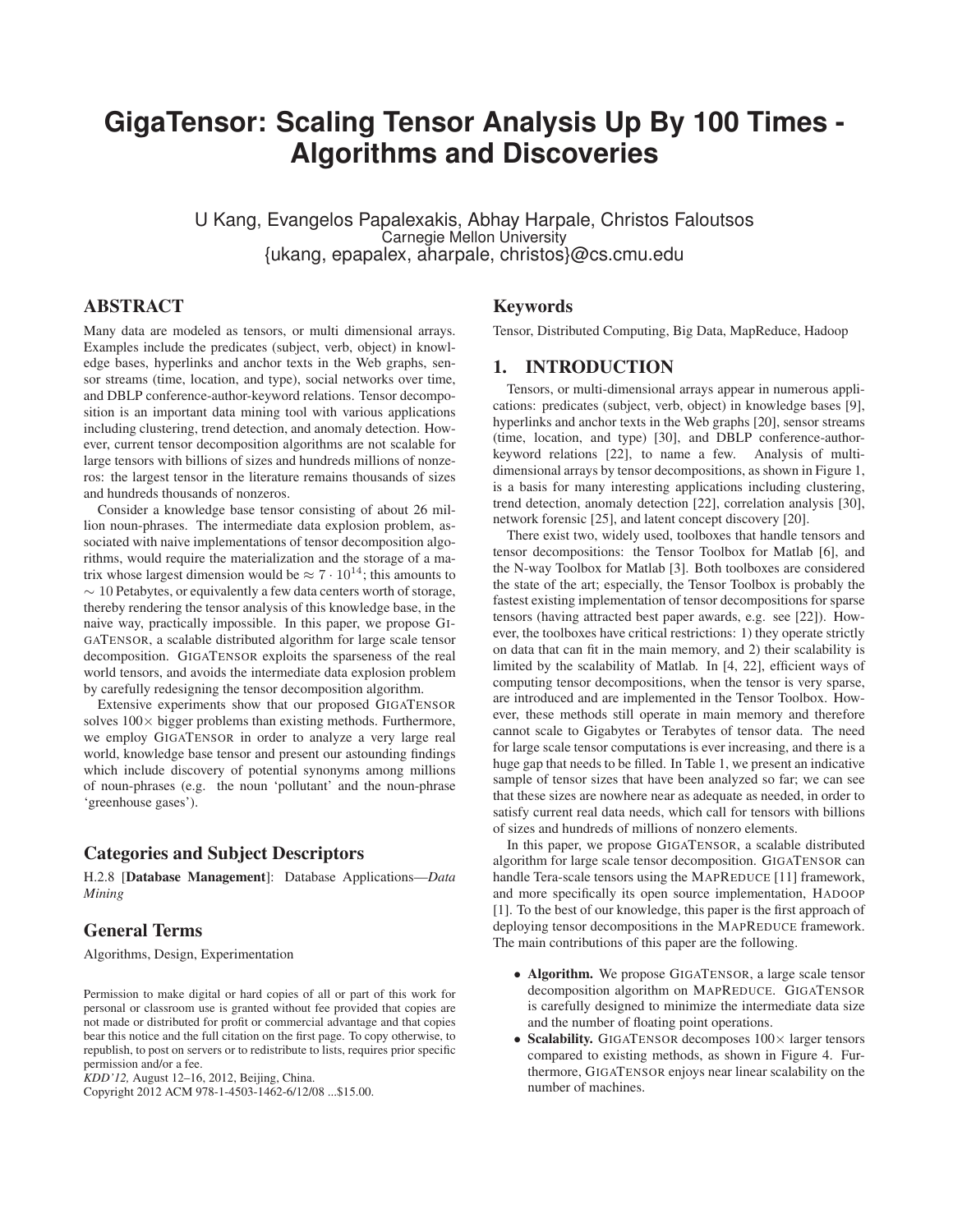

Figure 1: PARAFAC decomposition of three-way tensor as sum of  $R$  outer products (rank-one tensors), reminiscing of the rank- $R$ SVD of a matrix (top), and as product of matrices A, B, C, and a super-diagonal core tensor  $G$  (bottom).

|                               |                                        | Non-    |
|-------------------------------|----------------------------------------|---------|
| Work                          | <b>Tensor Size</b>                     | zeros   |
| Kolda et al. [20]             | $787 \times 787 \times 533$            | 3583    |
| Acar et al. [2]               | $3.4 K \times 100 \times 18$           | (dense) |
| Maruhashi et al. [25]         | $2 K \times 2 K \times 6 K \times 4 K$ | 281 K   |
| <b>GIGATENSOR</b> (This work) | $26 M \times 26 M \times 48 M$         | 144 M   |

Table 1: Indicative sizes of tensors analyzed in the data mining literature. Our proposed GIGATENSOR analyzes tensors with  $\approx$  $1000\times$  larger sizes and  $\approx 500\times$  larger nonzero elements.

• Discovery. We discover patterns in a very large knowledgebase tensor dataset from the 'Read the Web' project [9], which until now, was unable to be analyzed using tensor tools. Our findings include potential synonyms of noun-phrases, which were discovered after decomposing the knowledge base tensor; these findings are shown in Table 2 and a detailed description of the discovery procedure is covered on Section 4.

The rest of paper is organized as follows. Section 2 presents the preliminaries of the tensor decomposition. Sections 3 describes our proposed algorithm for large scale tensor analysis. Section 4 presents the experimental results. After reviewing related works in Section 5, we conclude in Section 6.

# 2. PRELIMINARIES; TENSOR DECOM-POSITION

In this section, we describe the preliminaries on the tensor decomposition whose fast algorithm will be proposed in Section 3. Table 3 lists the symbols used in this paper. For vector/matrix/tensor indexing, we use the Matlab-like notation:  $\mathbf{A}(i, j)$  denotes the  $(i, j)$ -th element of matrix  $\mathbf{A}$ , whereas  $\mathbf{A}(:, j)$ spans the  $j$ -th column of that matrix.

Matrices and the bilinear decomposition. Let X be an  $I \times J$ matrix. The rank of  $X$  is the minimum number of rank one matrices that are required to compose  $X$ . A rank one matrix is simply an *outer product* of two vectors, say  $ab^T$ , where a and b are vectors. The  $(i, j)$ -th element of  $\mathbf{ab}^T$  is simply  $\mathbf{a}(i)\mathbf{b}(j)$ . If  $\text{rank}(\mathbf{X}) = R$ ,

| (Given)<br><b>Noun Phrase</b> | (Discovered)<br><b>Potential Contextual Synonyms</b>                                                      |  |
|-------------------------------|-----------------------------------------------------------------------------------------------------------|--|
| pollutants                    | dioxin, sulfur dioxide,<br>greenhouse gases, particulates,<br>nitrogen oxide, air pollutants, cholesterol |  |
| disabilities                  | infections, dizziness, injuries, diseases,<br>drowsiness, stiffness, injuries                             |  |
| vodafone                      | verizon, comcast                                                                                          |  |
| Christian history             | European history, American history,<br>Islamic history, history                                           |  |
| disbelief                     | dismay, disgust, astonishment                                                                             |  |
| cyberpunk                     | online-gaming                                                                                             |  |
| soul                          | body                                                                                                      |  |

Table 2: (Left:) Given noun-phrases; (right:) their potential *contextual* synonyms (i.e., terms with similar roles). They were automatically discovered using tensor decomposition of the NELL-1 knowledge base dataset (see Section 4 for details).

| <b>Symbol</b>               | <b>Definition</b>                                    |
|-----------------------------|------------------------------------------------------|
| $\mathfrak{X}$              | a tensor                                             |
| $\mathbf{X}_{(\mathbf{n})}$ | mode- $n$ matricization of a tensor                  |
| m                           | number of nonzero elements in a tensor               |
| $\alpha$                    | a scalar (lowercase, italic letter)                  |
| a                           | a column vector (lowercase, bold letter)             |
| $\mathbf{A}$                | a matrix (uppercase, bold letter)                    |
| R.                          | number of components                                 |
| Ω                           | outer product                                        |
| $\odot$                     | Khatri-Rao product                                   |
| $\otimes$                   | Kronecker product                                    |
| $\ast$                      | Hadamard product                                     |
|                             | standard product                                     |
| $A^T$                       | transpose of A                                       |
| $\mathbf{M}^{\dagger}$      | pseudoinverse of M                                   |
| $\ \mathbf{M}\ _F$          | Frobenius norm of M                                  |
| $bin(\mathbf{M})$           | function that converts non-zero elements of $M$ to 1 |

Table 3: Table of symbols.

then we can write

$$
\mathbf{X} = \mathbf{a}_1 \mathbf{b}_1^T + \mathbf{a}_2 \mathbf{b}_2^T + \cdots + \mathbf{a}_R \mathbf{b}_R^T,
$$

which is called the *bilinear decomposition* of X. The bilinear decomposition is compactly written as  $X = AB^T$ , where the columns of **A** and **B** are  $a_r$  and  $b_r$ , respectively, for  $1 \leq r \leq R$ . Usually, one may truncate this decomposition for  $R \ll \text{rank}(\mathbf{X})$ , in which case we have a low rank approximation of X.

One of the most popular matrix decompositions is the Singular Value Decomposition (SVD):

$$
\mathbf{X} = \mathbf{U} \mathbf{\Sigma} \mathbf{V}^T,
$$

where U, V are unitary  $I \times I$  and  $J \times J$  matrices, respectively, and  $\Sigma$  is a rectangular diagonal matrix, containing the (non-negative) singular values of **X**. If we pick  $A = U\Sigma$  and  $B = V$ , and pick  $R < \text{rank}(\mathbf{X})$ , then we obtain the optimal low rank approximation of X in the least squares sense [13]. The SVD is also a very powerful tool used in computing the so called Moore-Penrose pseudoinverse [28], which lies in the heart of the PARAFAC tensor decomposition which we will describe soon. The Moore-Penrose pseu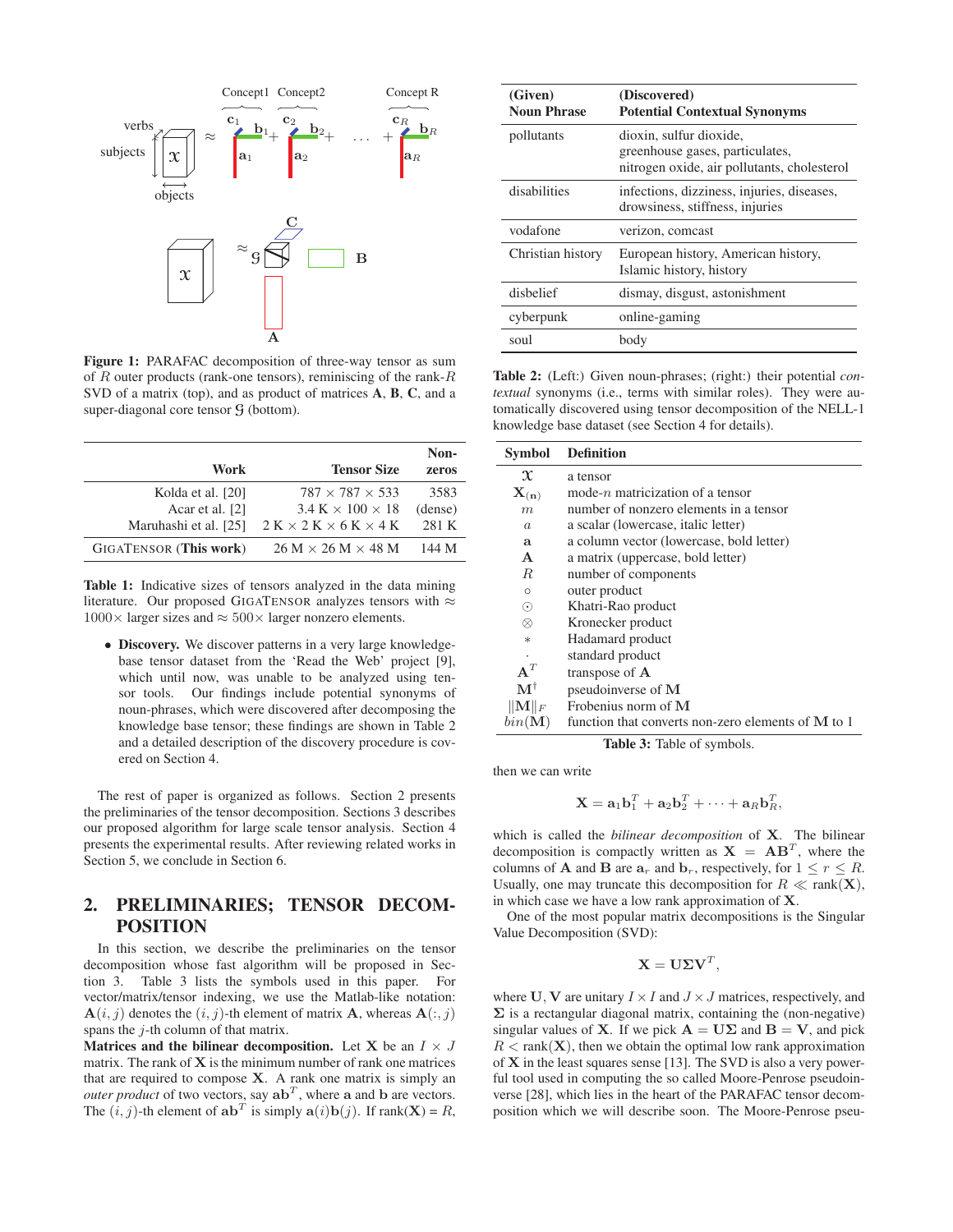doinverse  $X^{\dagger}$  of X is given by

$$
\mathbf{X}^{\dagger} = \mathbf{V} \mathbf{\Sigma}^{-1} \mathbf{U}^T.
$$

We now provide a brief introduction to tensors and the PARAFAC decomposition. For a more detailed treatment of the subject, we refer the interested reader to [21].

Introduction to PARAFAC. Consider a three way tensor  $\mathfrak X$  of dimensions  $I \times J \times K$ ; for the purposes of this initial analysis, we restrict ourselves to the study of three way tensors. The generalization to higher ways is trivial, provided that a robust implementation for three way decompositions exists.

DEFINITION 1 (THREE WAY OUTER PRODUCT). *The three way outer product of vectors* a, b, c *is defined as*

$$
[\mathbf{a} \circ \mathbf{b} \circ \mathbf{c}](i, j, k) = \mathbf{a}(i)\mathbf{b}(j)\mathbf{c}(k).
$$

DEFINITION 2 (PARAFAC DECOMPOSITION). *The PARAFAC [14, 8] (also known as CP or trilinear) tensor decomposition of* X *in* R *components is*

$$
\mathfrak{X} \approx \sum_{r=1}^R \mathbf{a}_r \circ \mathbf{b}_r \circ \mathbf{c}_r.
$$

The PARAFAC decomposition is a generalization of the matrix bilinear decomposition in three and higher ways. More compactly, we can write the PARAFAC decomposition as a triplet of matrices **A**, **B**, and **C**, i.e. the r-th column of which contains  $a_r$ ,  $b_r$  and  $c_r$ , respectively.

Furthermore, one may normalize each column of the three factor matrices, and introduce a scalar term  $\lambda_r$ , one for each rank-one factor of the decomposition (comprising a  $R \times 1$  vector  $\lambda$ ), which forces the factor vectors to be of unit norm. Hence, the PARAFAC model we are computing is:

$$
\mathfrak{X} \approx \sum_{r=1}^R \lambda_r \mathbf{a}_r \circ \mathbf{b}_r \circ \mathbf{c}_r.
$$

DEFINITION 3 (TENSOR UNFOLDING/MATRICIZATION). *We may unfold/matricize the tensor* X *in the following three ways:*  $\mathbf{X}_{(1)}$  *of size*  $(I \times JK)$ *,*  $\mathbf{X}_{(2)}$  *of size*  $(J \times IK)$  *and*  $\mathbf{X}_{(3)}$  *of size*  $(K \times IJ)$ *. The tensor*  $\mathfrak X$  *and the matricizations are mapped in the following way.*

$$
\mathfrak{X}(i,j,k) \to \mathbf{X}_{(1)}(i,j+(k-1)J). \tag{1}
$$

$$
\mathfrak{X}(i,j,k) \to \mathbf{X}_{(2)}(j,i+(k-1)I). \tag{2}
$$

$$
\mathfrak{X}(i,j,k) \to \mathbf{X}_{(3)}(k,i+(j-1)I). \tag{3}
$$

We now set off to introduce some notions that play a key role in the computation of the PARAFAC decomposition.

DEFINITION 4 (KRONECKER PRODUCT). *The Kronecker product of* A *and* B *is:*

$$
\mathbf{A} \otimes \mathbf{B} := \begin{bmatrix} \mathbf{BA}(1,1) & \cdots & \mathbf{BA}(1,J_1) \\ \vdots & \ddots & \vdots \\ \mathbf{BA}(I_1,1) & \cdots & \mathbf{BA}(I_1,J_1) \end{bmatrix}
$$

*If* **A** *is of size*  $I_1 \times J_1$  *and* **B** *of size*  $I_2 \times J_2$ *, then*  $\mathbf{A} \otimes \mathbf{B}$  *is of*  $size I_1I_2 \times J_1J_2.$ 

DEFINITION 5 (KHATRI-RAO PRODUCT). *The Khatri-Rao product (or column-wise Kronecker product)* (A ⊙ B)*, where* A, B *have the same number of columns, say* R*, is defined as:*

$$
\mathbf{A}\odot\mathbf{B} = [\mathbf{A}(:,1)\otimes\mathbf{B}(:,1)\cdots\mathbf{A}(:,R)\otimes\mathbf{B}(:,R)]
$$

*If* **A** *is of size*  $I \times R$  *and* **B** *is of size*  $J \times R$  *then*  $(A \odot B)$  *is of size*  $IJ \times R$ *.* 

The Alternating Least Squares Algorithm for PARAFAC. The most popular algorithm for fitting the PARAFAC decomposition is the Alternating Least Squares (ALS). The ALS algorithm consists of three steps, each one being a conditional update of one of the three factor matrices, given the other two. The version of the algorithm we are using is the one outlined in Algorithm 1; for a detailed overview of the ALS algorithm, see [21, 14, 8].

Algorithm 1: Alternating Least Squares for the PARAFAC decomposition.

**Input:** Tensor  $\mathcal{X} \in \mathbb{R}^{I \times J \times K}$ , rank R, maximum iterations T. **Output:** PARAFAC decomposition  $\lambda \in \mathbb{R}^{R \times 1}$ ,  $\mathbf{A} \in \mathbb{R}^{I \times R}$ ,  $\mathbf{B} \in \mathbb{R}^{J \times R}, \mathbf{C} \in \mathbb{R}^{K \times \bar{R}}.$ 1: Initialize A, B, C; 2: for  $t = 1, ..., T$  do 3:  $\mathbf{A} \leftarrow \mathbf{X}_{(1)} (\mathbf{C} \odot \mathbf{B}) (\mathbf{C}^T \mathbf{C} \ast \mathbf{B}^T \mathbf{B})^{\dagger};$ 4: Normalize columns of **A** (storing norms in vector  $\lambda$ );  $\mathbf{B}\leftarrow \mathbf{X_{(2)}}\,(\mathbf{C}\odot\mathbf{A})\,(\mathbf{C}^T\mathbf{C}*\mathbf{A}^T\mathbf{A})^\dagger;$ 6: Normalize columns of **B** (storing norms in vector  $\lambda$ ); 7:  $\mathbf{C} \leftarrow \mathbf{X}_{(3)} (\mathbf{B} \odot \mathbf{A}) (\mathbf{B}^T \mathbf{B} \ast \mathbf{A}^T \mathbf{A})^{\dagger};$ 8: Normalize columns of C (storing norms in vector  $\lambda$ ); 9: if convergence criterion is met then 10: break for loop; 11: end if 12: end for 13: return  $\lambda$ ,  $A$ ,  $B$ ,  $C$ ;

The stopping criterion for Algorithm 1 is either one of the following: 1) the maximum number of iterations is reached, or 2) the cost of the model for two consecutive iterations stops changing significantly (i.e. the difference between the two costs is within a small number  $\epsilon$ , usually in the order of 10<sup>-6</sup>). The cost of the model is simply the least squares cost.

The most important issue pertaining to the scalability of Algorithm 1 is the 'intermediate data explosion' problem. During the life of Algorithm 1, a naive implementation thereof will have to materialize matrices  $(C \odot B)$ ,  $(C \odot A)$ , and  $(B \odot A)$ , which are very large in sizes.

PROBLEM 1 (INTERMEDIATE DATA EXPLOSION). *The problem of having to materialize*  $(C \odot B)$ ,  $(C \odot A)$ ,  $(B \odot A)$ *is defined as the intermediate data explosion.*

In order to give an idea of how devastating this intermediate data explosion problem is, consider the NELL-1 knowledge base dataset, described in Section 4, that we are using in this work; this dataset consists of about  $26 \cdot 10^6$  noun-phrases (and for a moment, ignore the number of the "context" phrases, which account for the third mode). Then, one of the intermediate matrices will have an explosive dimension of  $\approx 7 \cdot 10^{14}$ , or equivalently a few data centers worth of storage, rendering any practical way of materializing and storing it, virtually impossible.

In [4], Bader et al. introduce a way to alleviate the above problem, when the tensor is represented in a sparse form, in Matlab. This approach is however, as we mentioned earlier, bound by the memory limitations of Matlab. In Section 3, we describe our proposed method which effectively tackles intermediate data explosion, especially for sparse tensors, and is able to scale to very large tensors, because it operates on a distributed system.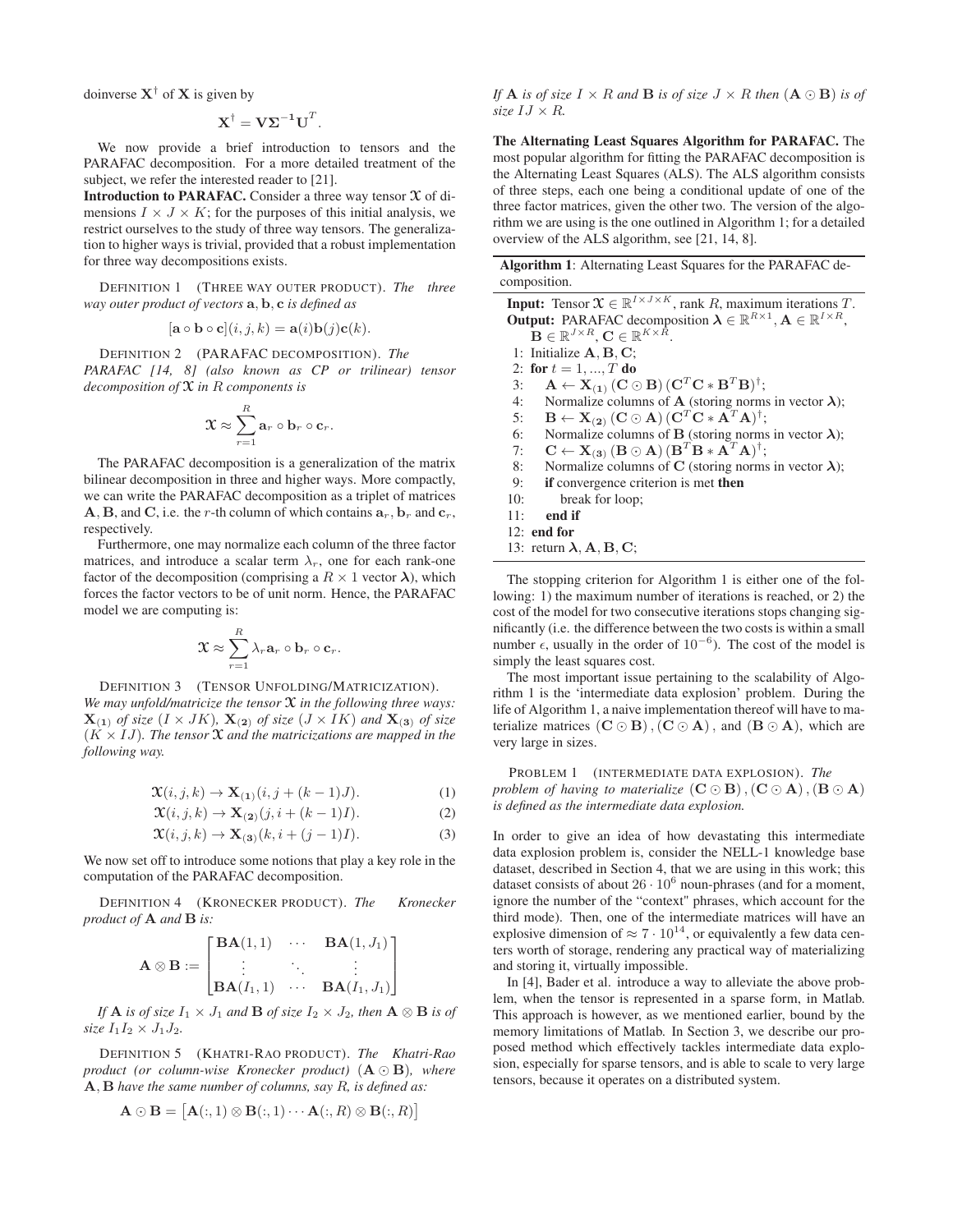#### 3. PROPOSED METHOD

In this section, we describe GIGATENSOR, our proposed MAPREDUCE algorithm for large scale tensor analysis.

#### 3.1 Overview

GIGATENSOR provides an efficient distributed algorithm for the PARAFAC tensor decomposition on MAPREDUCE. The major challenge is to design an efficient algorithm for updating factors (line 3, 5, and 7 of Algorithm 1). Since the update rules are similar, we focus on updating the A matrix. As shown in the line 3 of Algorithm 1, the update rule for A is

$$
\hat{\mathbf{A}} \leftarrow \mathbf{X}_{(1)}(\mathbf{C} \odot \mathbf{B})(\mathbf{C}^T \mathbf{C} * \mathbf{B}^T \mathbf{B})^{\dagger}, \tag{4}
$$

where  $\mathbf{X}_{(1)} \in \mathbb{R}^{I \times JK}$ ,  $\mathbf{B} \in \mathbb{R}^{J \times R}$ ,  $\mathbf{C} \in \mathbb{R}^{K \times R}$ ,  $(\mathbf{C} \odot \mathbf{B}) \in$  $\mathbb{R}^{JK \times R}$ , and  $(\mathbf{C}^T \mathbf{C} * \mathbf{B}^T \mathbf{B})^{\dagger} \in \mathbb{R}^{R \times R}$ .  $\mathbf{X}_{(1)}$  is very sparse, especially in real world tensors, while A, B, and C are dense.

There are several challenges in designing an efficient MAPRE-DUCE algorithm for Equation (4) in GIGATENSOR:

- 1. Minimize flops. How to minimize the number of floating point operations (flops) for computing Equation (4)?
- 2. Minimize intermediate data. How to minimize the intermediate data size, i.e. the amount of network traffic in the shuffling stage of MAPREDUCE?
- 3. Exploit data characteristics. How to exploit the data characteristics including the sparsity of the real world tensor and the skewness in matrix multiplications to design an efficient MAPREDUCE algorithm?

We have the following main ideas to address the above challenges which we describe in detail in later subsections.

- 1. Careful choice of order of computations in order to minimize flops (Section 3.2).
- 2. Avoiding intermediate data explosion by exploiting the sparsity of real world tensors (Section 3.3 and 3.4.1).
- 3. Parallel outer products to minimize intermediate data (Section  $3.4.2$ ).
- 4. Distributed cache multiplication to minimize intermediate data by exploiting the skewness in matrix multiplications (Section 3.4.3).

#### 3.2 Ordering of Computations

Equation (4) entails three matrix-matrix multiplications, assuming that we have already computed  $({\bf C} \odot {\bf B})$  and  $({\bf C}^T{\bf C} * {\bf B}^T{\bf B})^{\dagger}$ . Since matrix multiplication is commutative, Equation (4) can be computed by either multiplying the first two matrices, and multiplying the result with the third matrix:

$$
[\mathbf{X}_{(1)}(\mathbf{C} \odot \mathbf{B})](\mathbf{C}^T \mathbf{C} * \mathbf{B}^T \mathbf{B})^{\dagger}, \tag{5}
$$

or multiplying the last two matrices, and multiplying the first matrix with the result:

$$
\mathbf{X}_{(1)}[(\mathbf{C}\odot\mathbf{B})(\mathbf{C}^T\mathbf{C}*\mathbf{B}^T\mathbf{B})^{\dagger}].
$$
 (6)

The question is, which equation is better between (5) and (6)? From a standard result of numerical linear algebra (e.g. [7]), the Equation (5) requires  $2mR + 2IR^2$  flops, where m is the number of nonzeros in the tensor  $\mathfrak X$ , while the Equation (6) requires  $2mR + 2JKR<sup>2</sup>$  flops. Given that the product of the two dimension sizes  $(JK)$  is larger than the other dimension size  $(I)$  in most practical cases, Equation (5) results in smaller flops. For example, referring to the NELL-1 dataset of Table 7, Equation (5) requires  $\approx 8 \cdot 10^9$  flops while Equation (6) requires  $\approx 2.5 \cdot 10^{17}$  flops. For the reason, we choose the Equation (5) ordering for updating factor matrices. That is, we perform the following three matrix-matrix multiplications for Equation (4):

Step 1: 
$$
\mathbf{M}_1 \leftarrow \mathbf{X}_{(1)}(\mathbf{C} \odot \mathbf{B})
$$
 (7)

Step 2: 
$$
\mathbf{M}_2 \leftarrow (\mathbf{C}^T \mathbf{C} * \mathbf{B}^T \mathbf{B})^{\dagger}
$$
 (8)

Step 3: 
$$
\mathbf{M}_3 \leftarrow \mathbf{M}_1 \mathbf{M}_2
$$
 (9)

## 3.3 Avoiding the Intermediate Data Explosion Problem

As introduced at the end of Section 2, one of the most important issue for scaling up the tensor decomposition is the intermediate data explosion problem. In this subsection we describe the problem in detail, and propose our solution.

**Problem.** A naive algorithm to compute  $X_{(1)}(C \odot B)$  is to first construct  $C \odot B$ , and multiply  $X_{(1)}$  with  $C \odot B$ , as illustrated in Figure 2. The problem ("intermediate data explosion ") of this algorithm is that although the matricized tensor  $X_{(1)}$  is sparse, the matrix  $C \odot B$  is very large and dense; thus,  $C \odot B$  cannot be stored even in multiple disks in a typical HADOOP cluster.



Figure 2: The "intermediate data explosion " problem in computing  $X_{(1)}(C \odot B)$ . Although  $X_{(1)}$  is sparse, the matrix  $C \odot B$ is very dense and long. Materializing  $C \odot B$  requires too much storage: e.g., for  $J = K \approx 26$  million as in the NELL-1 data of Table 7, C ⊙ B explodes to *676 trillion* rows.

**Our Solution.** Our crucial observation is that  $X_{(1)}(C \odot B)$  can be computed without explicitly constructing  $C \odot B$ . <sup>1</sup> Our main idea is to decouple the two terms in the Khatri-Rao product, and perform algebraic operations involving  $X_{(1)}$  and C, then  $X_{(1)}$  and B, and then combine the result. Our main idea is described in Algorithm 2 as well as in Figure 3. In line 7 of Algorithm 2, the Hadamard product of  $X_{(1)}$  and a matrix derived from C is performed. In line 8, the Hadamard product of  $X_{(1)}$  and a matrix derived from  $\bf{B}$  is performed, where the  $bin()$  function converts any nonzero value into 1, preserving sparsity. In line 9, the Hadamard product of the two result matrices from lines 7 and 8 is performed, and the elements of each row of the resulting matrix are summed up to get the final result vector  $\mathbf{M}_1(:, r)$  in line 10. The following Theorem demonstrates the correctness of Algorithm 2.

THEOREM 1. *Computing*  $X_{(1)}$ ( $C \odot B$ ) *is equivalent to com*puting  $(\mathbf{N_1} * \mathbf{N_2}) \cdot \mathbf{1}_{JK}$ , where  $\mathbf{N_1} = \mathbf{X_{(1)}} * (\mathbf{1}_I \circ (\mathbf{C}(:,r)^T \otimes$  $(\mathbf{1}_J^T)$ )*,*  $\mathbf{N}_2 = bin(\mathbf{X}_{(1)}) * (\mathbf{1}_I \circ (\mathbf{1}_K^T \otimes \mathbf{B}(:,r)^T))$ *, and*  $\mathbf{1}_{\mathbf{JK}}$  *is an all-1 vector of size* JK*.*

<sup>&</sup>lt;sup>1</sup>Bader et al. [4] has an alternative way to avoid the intermediate data explosion.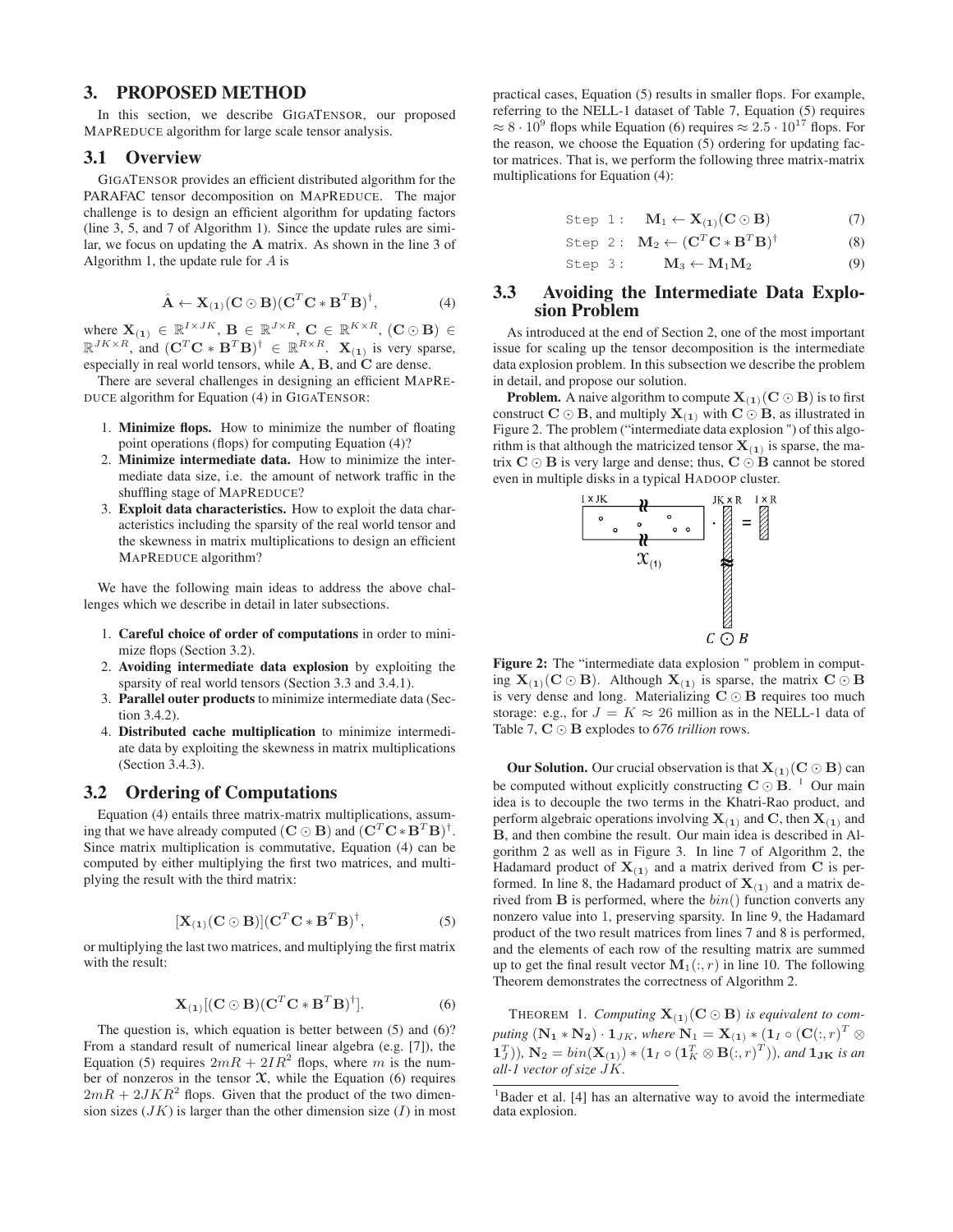

Figure 3: Our solution to avoid the intermediate data explosion. The main idea is to decouple the two terms in the Khatri-Rao product, and perform algebraic operations using  $X_{(1)}$  and C, and then  $X_{(1)}$  with B, and combine the result. The symbols  $\circ$ ,  $\otimes$ ,  $\ast$ , and · represents the outer, Kronecker, Hadamard, and the standard product, respectively. Shaded matrices are dense, and empty matrices with several circles are sparse. The clouds surrounding matrices represent that the matrices are *not* materialized. Note that the matrix C ⊙ B is never constructed, and the largest dense matrix is either the B or the C matrix.

Algorithm 2: Multiplying  $X_{(1)}$  and  $C \odot B$  in GIGATENSOR.

**Input:** Tensor  $\mathbf{X}_{(1)} \in \mathbb{R}^{I \times JK}$ ,  $\mathbf{C} \in \mathbb{R}^{K \times R}$ ,  $\mathbf{B} \in \mathbb{R}^{J \times R}$ . Output:  $M_1 \leftarrow X_{(1)}(C \odot B)$ . 1:  $\mathbf{M}_1 \leftarrow 0$ ; 2:  $1_I \leftarrow$  all 1 vector of size *I*; 3:  $1_J \leftarrow$  all 1 vector of size J; 4:  $1_K \leftarrow$  all 1 vector of size K; 5:  $1_{\text{JK}} \leftarrow$  all 1 vector of size  $JK$ ; 6: for  $r = 1, ..., R$  do 7:  $\mathbf{N}_1 \leftarrow \mathbf{X}_{(1)} * (\mathbf{1}_I \circ (\mathbf{C}(:,r)^T \otimes \mathbf{1}_J^T));$ 8: **N**<sub>2</sub> ←  $bin(\mathbf{X_{(1)}})*(1_I \circ (1_K^T \otimes \mathbf{B}(:,r)^T));$ 9:  $N_3 \leftarrow N_1 * N_2$ ; 10:  $\mathbf{M}_1(:, r) \leftarrow \mathbf{N}_3 \cdot \mathbf{1}_{JK};$ 11: end for 12: return  $M_1$ ;

PROOF. The  $(i, y)$ -th element of  $N_1$  is given by

$$
\mathbf{N}_1(i, y) = \mathbf{X}_{(1)}(i, y)\mathbf{C}(\lceil \frac{y}{J}\rceil, r).
$$

The  $(i, y)$ -th element of  $N_2$  is given by

$$
\mathbf{N}_2(i, y) = \mathbf{B}(1 + (y - 1)\%, J, r).
$$

The  $(i, y)$ -th element of  $N_3 = N_1 * N_2$  is

$$
\mathbf{N}_3(i, y) = \mathbf{X}_{(1)}(i, y) \mathbf{C}(\lceil \frac{y}{J} \rceil, r) \mathbf{B}(1 + (y - 1)\% J, r).
$$

Multiplying  $N_3$  with  $1_{JK}$ , which essentially sums up each row of  $N_3$ , sets the *i*-th element  $M_1(i, r)$  of the  $M_1(:, r)$  vector equal to the following:

$$
\mathbf{M}_{1}(i,r) = \sum_{y=1}^{JK} \mathbf{X}_{(1)}(i,y) \mathbf{C}(\lceil \frac{y}{J} \rceil, r) \mathbf{B}(1+(y-1)\%, J, r),
$$

which is exactly the equation that we want from the definition of  $X_{(1)}(C \odot B)$ .  $\square$ 

Notice that in Algorithm 2, the largest dense matrix required is either **B** or **C** (not **C** $\odot$ **B** as in the naive case), and therefore we have effectively avoided the intermediate data explosion problem.

Discussion. Table 4 compares the cost of the naive algorithm and GIGATENSOR for computing  $X_{(1)}(C \odot B)$ . The naive algorithm requires total  $JKR+2mR$  flops ( $JKR$  for constructing ( $\mathbf{C} \odot \mathbf{B}$ ), and  $2mR$  for multiplying  $\mathbf{X}_{(1)}$  and  $(\mathbf{C} \odot \mathbf{B})$ ), and  $JKR + m$ intermediate data size ( $JKR$  for ( $\mathbf{C} \odot \mathbf{B}$ ), and m for  $\mathbf{X}_{(1)}$ ). On the other hand, GIGATENSOR requires only  $5mR$  flops  $(3mR)$  for three Hadamard products, and  $2mR$  for the final multiplication), and  $max(J + m, K + m)$  intermediate data size. The dependence on the term  $JK$  of the naive method makes it inappropriate for real world tensors which are sparse and the sizes of dimensions are much larger compared to the number m of nonzeros  $(JK \gg m)$ . On the other hand, GIGATENSOR depends on  $max(J+m, K+m)$ which is  $O(m)$  for most practical cases, and thus fully exploits the sparsity of real world tensors.

| <b>Algorithm</b>  | <b>Intermediate Data</b><br><b>Flops</b> |                 |
|-------------------|------------------------------------------|-----------------|
| Naive             | $JKR+2mR$                                | $JKR+m$         |
| <b>GIGATENSOR</b> | 5mR                                      | $max(J+m, K+m)$ |

Table 4: Cost comparison of the naive and GIGATENSOR for computing  $X_{(1)}(C \odot B)$ . J and K are the sizes of the second and the third dimensions, respectively,  $m$  is the number of nonzeros in the tensor, and  $R$  is the desired rank for the tensor decomposition (typically,  $R \sim 10$ ). GIGATENSOR does not suffer from the intermediate data explosion problem, and is much more efficient than the naive algorithm in terms of both flops and intermediate data sizes. An arithmetic example, referring to the NELL-1 dataset of Table 7, for 8 bytes per value, and  $R = 10$  is:  $1.25 \cdot 10^{16}$  flops, 100 PB for the naive algorithm and  $8.6 \cdot 10^9$  flops, 1.5GB for GIGATENSOR.

#### 3.4 Our Optimizations for MapReduce

In this subsection, we describe MAPREDUCE algorithms for computing the three steps in Equations (7), (8), and (9).

# *3.4.1 Avoiding the Intermediate Data Explosion* The first step is to compute  $M_1 \leftarrow X_{(1)}(C \odot B)$  (Equa-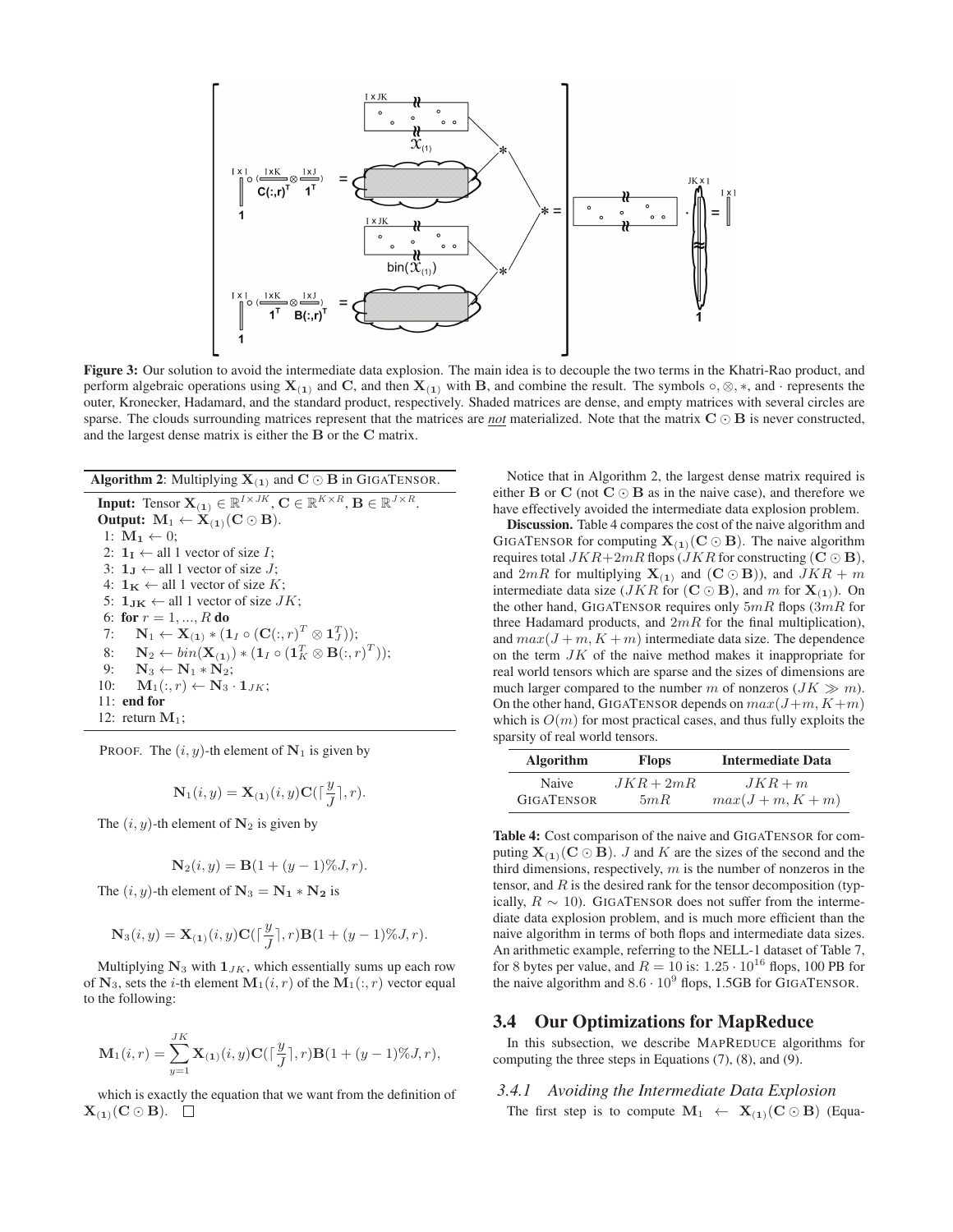tion (7)). The factors C and B are given in the form of  $\lt$  $j, r, \mathbf{C}(j, r) > \text{and} < j, r, \mathbf{B}(j, r) >$ , respectively. The tensor X is stored in the format of  $\langle i, j, k, \mathfrak{X}(i, j, k) \rangle$ , but we assume the tensor data is given in the form of mode-1 matricization  $(< i, j, \mathbf{X}_{(1)}(i, j)>)$  by using the mapping in Equation (1). We use  $Q_i$  and  $Q^j$  to denote the set of nonzero indices in  $\mathbf{X}_{(1)}(i,:)$ and  $\mathbf{X}_{(1)}(:, j)$ , respectively: i.e.,  $Q_i = \{j | \mathbf{X}_{(1)}(i, j) > 0\}$  and  $Q^j = \{i | \mathbf{X}_{(1)}(i,j) > 0\}.$ 

We first describe the MAPREDUCE algorithm for line 7 of Algorithm 2. Here, the tensor data and the factor data are joined for the Hadamard product. Notice that only the tensor  $\mathfrak X$  and the factor  $\mathbf C$ are transferred in the shuffling stage.

- MAP-1: map  $\langle i, j, \mathbf{X}_{(1)}(i,j) \rangle$  > on  $\lceil \frac{j}{J} \rceil$ , and  $\langle j \rangle$  $j, r, \mathbf{C}(j, r) >$  on j such that tuples with the same key are shuffled to the same reducer in the form of  $\lt$  $j, (\mathbf{C}(j, r), \{(i, \mathbf{X}_{(1)}(i, j)) | \forall i \in Q^{j}\}) >.$
- REDUCE-1: take  $\langle j, (\mathbf{C}(j, r), \{(i, X_{(1)}(i, j)) | \forall i \in \mathbb{N}\}\rangle$  $(Q<sup>j</sup>)$  > and emit < i, j,  $\mathbf{X}_{(1)}(i,j)\mathbf{C}(j,r)$  > for each  $i \in Q^j$ .

In the second MAPREDUCE algorithm for line 8 of Algorithm 2, we perform the similar task as the first MAPREDUCE algorithm but we do not multiply the value of the tensor, since line 8 uses the binary function. Again, only the tensor  $X$  and the factor  $B$  are transferred in the shuffling stage.

- MAP-2: map  $\langle i, j, \mathbf{X}_{(1)}(i, j) \rangle$  > on  $\lceil \frac{j}{J} \rceil$ , and  $\langle j \rangle$  $j, r, B(j, r)$  > on j such that tuples with the same key are shuffled to the same reducer in the form of <  $j, (\mathbf{B}(j, r), \{i | \forall i \in Q^{j}\}) >.$
- REDUCE-2: take  $\langle j, (\mathbf{B}(j, r), \{i | \forall i \in Q^j\}) \rangle$  and emit  $\langle i, j, \mathbf{B}(j, r) \rangle$  for each  $i \in Q^j$ .

Finally, in the third MAPREDUCE algorithm for lines 9 and 10, we combine the results from the first and the second steps using Hadamard product, and sums up each row to get the final result.

- MAP-3: map  $\langle i, j, \mathbf{X}_{(1)}(i, j) \mathbf{C}(j, r) \rangle$  > and  $\langle j \rangle$  $i, j, B(j, r) >$  on i such that tuples with the same  $i$  are shuffled to the same reducer in the form of  $\lt$  $i, \{ (j, \mathbf{X}_{(1)}(i, j) \mathbf{C}(j, r), \mathbf{B}(j, r)) \} | \forall j \in Q_i >.$
- REDUCE-3: take  $\langle i, \{ (j, \mathbf{X}_{(1)}(i, j) \mathbf{C}(j, r), \mathbf{B}(j, r) ) \} | \forall j \in$  $Q_i >$  and emit  $\langle i, \sum_j \mathbf{X}_{(1)}(i,j)\mathbf{C}(j,r)\mathbf{B}(j,r)\rangle$ .

Note that the amount of data traffic in the shuffling stage is small (2 times the nonzeros of the tensor  $\mathfrak{X}$ ), considering that  $\mathfrak{X}$  is sparse.

#### *3.4.2 Parallel Outer Products*

The next step is to compute  $(\mathbf{C}^T \mathbf{C} * \mathbf{B}^T \mathbf{B})^{\dagger}$  (Equation (8)).<br>Here, the challenge is to compute  $\mathbf{C}^T \mathbf{C} * \mathbf{B}^T \mathbf{B}$  efficiently, since once the  $\mathbf{C}^T \mathbf{C} * \mathbf{B}^T \mathbf{B}$  is computed, the pseudo-inverse is trivial to compute because matrix  $\mathbf{C}^T \mathbf{C} * \mathbf{B}^T \mathbf{B}$  is very small  $(R \times R)$ where R is very small; e.g.  $R \sim 10$ ). The question is, how to compute  $C^TC^*B^TB$  efficiently? Our idea is to first compute  $C^T\hat{C}$ , then  $B^T B$ , and performs the Hadamard product of the two  $R \times R$  matrices. To compute  $C<sup>T</sup>C$ , we express  $C<sup>T</sup>C$  as the sum of outer products of the rows:

$$
\mathbf{C}^T \mathbf{C} = \sum_{k=1}^K \mathbf{C}(k,:)^T \circ \mathbf{C}(k,:),
$$
 (10)

where  $\mathbf{C}(k, :)$  is the kth row of the C matrix. To implement the Equation (10) efficiently in MAPREDUCE, we partition the factor matrices row-wise [24]: we store each row of C into a line in the HADOOP File System (HDFS). The advantage of this approach compared to the column-wise partition is that each unit of data is self-joined with itself, and thus can be independently processed; column-wise partition would require each column to be joined with other columns which is prohibitively expensive.

The MAPREDUCE algorithm for Equation (10) is as follows.

- MAP: map  $\langle j, \mathbf{C}(j, \cdot) \rangle$  on 0 so that all the output is shuffled to the only reducer in the form of  $< 0$ ,  $\{C(j, :)^{T} \circ C(j, :)^{T} \}$ )}∀j >.
- COMBINE, REDUCE: take  $\langle 0, {\{C(j,:)}^T \circ C(j,:)}\}\forall j >$ and emit  $\langle 0, \sum_j \mathbf{C}(j,.)^T \circ \mathbf{C}(j,.) \rangle$ .

Since we use the combiner as well as the reducer, each mapper computes the local sum of the outer product. The result is that the size of the intermediate data, i.e. the number of input tuples to the reducer, is very small  $(d \cdot R^2)$  where d is the number of mappers) in GIGATENSOR. On the other hand, the naive column-wise partition method requires  $KR$  (the size of  $\mathbf{C}^T$ ) + K (the size of a column of C) intermediate data for 1 iteration, and thereby requires  $K(R^2 + )$  $R$ ) intermediate data for  $R$  iterations, which is much larger than the intermediate data size  $d \cdot R^2$  of GIGATENSOR, as summarized in Table 5.

| <b>Algorithm</b>  |        | Flops Intermediate Data   Example |         |
|-------------------|--------|-----------------------------------|---------|
| Naive             | $KR^2$ | $K(R^2+R)$<br>$d\cdot R^2$        | $40$ GB |
| <b>GIGATENSOR</b> | $KR^2$ |                                   | 40 KB   |

Table 5: Cost comparison of the naive (column-wise partition) method and GIGATENSOR for computing  $C<sup>T</sup>C$ . K is the size of the third dimension,  $d$  is the number of mappers used, and  $R$  is the desired rank for the tensor decomposition (typically,  $R \sim 10$ ). Notice that although the flops are the same for both methods, GI-GATENSOR has much smaller intermediate data size compared to the naive method, considering  $K \gg d$ . The example refers to the intermediate data size for NELL-1 dataset of Table 7, for 8 bytes per value,  $R = 10$  and  $d = 50$ .

#### *3.4.3 Distributed Cache Multiplication*

The final step is to multiply  $\mathbf{X}_{(1)}(\mathbf{C} \odot \mathbf{B}) \in \mathbb{R}^{I \times R}$  and  $({\bf C}^T{\bf C} * {\bf B}^T{\bf B})^{\dagger} \in \mathbb{R}^{R \times R}$  (Equation (9)). We note the skewness of data sizes: the first matrix  $X_{(1)}(C \odot B)$  is large and does not fit in the memory of a single machine, while the second matrix  $(C^T C * B^T B)^{\dagger}$  is very small to fit in the memory. To exploit this into better performance, we propose to use the distributed cache multiplication [16] to broadcast the second matrix to all the mappers that process the first matrix, and perform join in the first matrix. The result is that our method requires only one MAPRE-DUCE job with smaller intermediate data size  $(IR^2)$ . On the other hand, the standard naive matrix-matrix multiplication requires two MAPREDUCE jobs: the first job for grouping the data by the column id of  $X_{(1)}(C \odot B)$  and the row id of  $(C^T C * B^T B)^{\dagger}$ , and the second job for aggregation. Our proposed method is more efficient than the naive method since in the naive method the intermediate data size increases to  $I(R + R^2) + R^2$  (the first job:  $IR + R^2$ , and the second job:  $IR^2$ ), and the first job's output of size  $IR^2$  should be written to and read from discs for the second job, as summarized in Table 6.

## 4. EXPERIMENTS

To evaluate our system, we perform experiments to answer the following questions: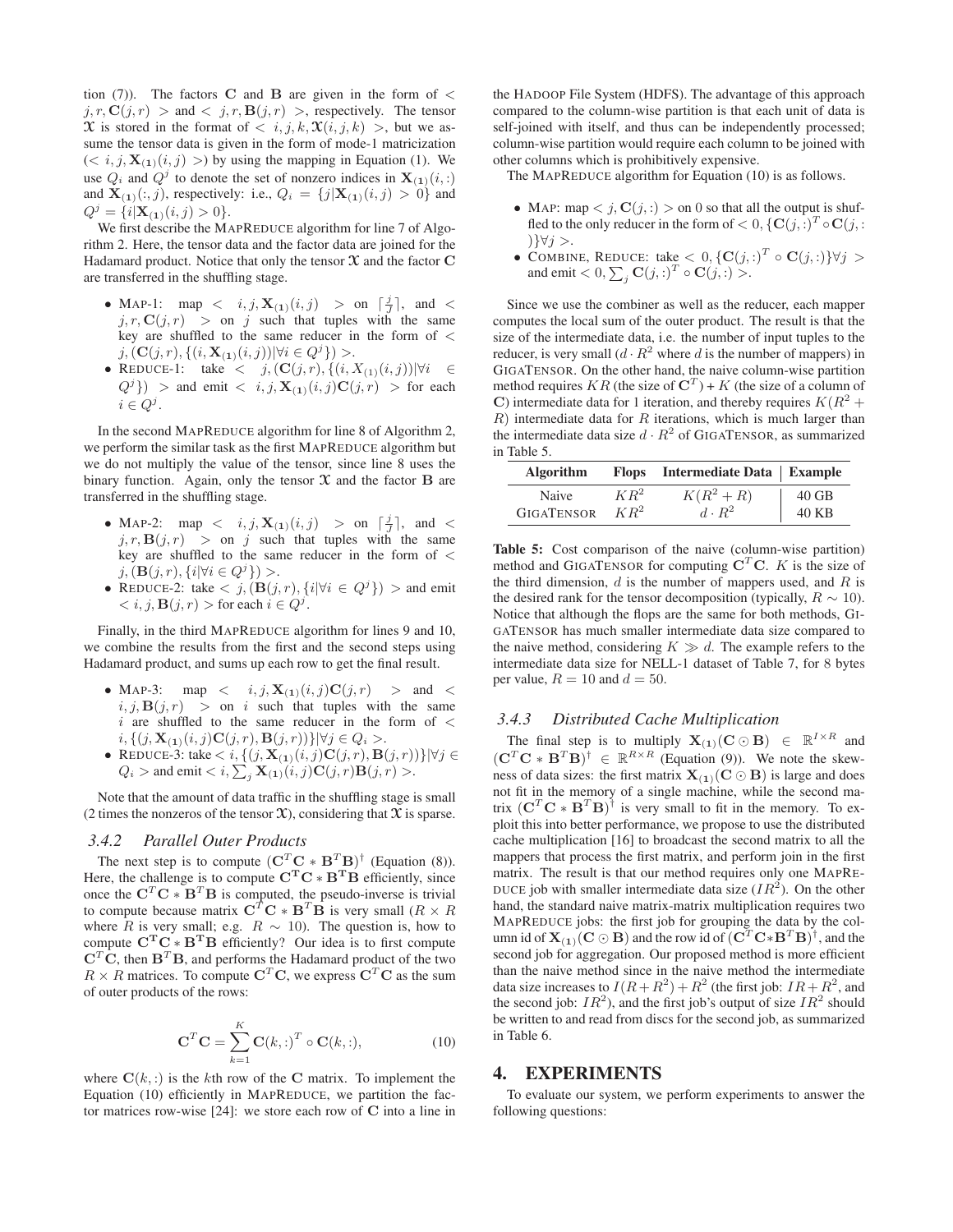| <b>Algorithm</b>  |        | Flops Intermediate Data   Example |         |
|-------------------|--------|-----------------------------------|---------|
| Naive             | $IR^2$ | $I(R + R^2) + R^2$                | 23 GB   |
| <b>GIGATENSOR</b> | $IR^2$ | $IR^2$                            | $20$ GB |

Table 6: Cost comparison of the naive (column-wise partition) method and GIGATENSOR for multiplying  $X_{(1)}(C \odot B)$  and  $({\bf C}^T{\bf C} * {\bf B}^T{\bf B})^{\dagger}$ . *I* is the size of the first dimension, and *R* is the desired rank for the tensor decomposition (typically,  $R \sim 10$ ). Although the flops are the same for both methods, GIGATENSOR has smaller intermediate data size compared to the naive method. The example refers to the intermediate data size for NELL-1 dataset of Table 7, for 8 bytes per value and  $R = 10$ .

- Q1 What is the scalability of GIGATENSOR compared to other methods with regard to the sizes of tensors?
- Q2 What is the scalability of GIGATENSOR compared to other methods with regard to the number of nonzero elements?
- Q3 How does GIGATENSOR scale with regard to the number of machines?
- Q4 What are the discoveries on real world tensors?

The tensor data in our experiments are summarized in Table 7, with the following details.

- NELL: real world knowledge base data containing (noun phrase 1, context, noun phrase 2) triples (e.g. 'George Harrison' 'plays' 'guitars') from the 'Read the Web' project [9]. NELL-1 data is the full data, and NELL-2 data is the filtered data from NELL-1 by removing entries whose values are below a threshold.
- Random: synthetic random tensor of size  $I \times I \times I$ . The size I varies from  $10^4$  to  $10^9$ , and the number of nonzeros varies from  $10^2$  to  $2 \cdot 10^7$ .

| Data          |                 | Л.              | к               | <b>Nonzeros</b> |
|---------------|-----------------|-----------------|-----------------|-----------------|
| <b>NELL-1</b> | 26 M            | 26 M            | 48 M            | 144 M           |
| $NELL-2$      | 15 K            | 15 K            | 29 K            | 77 M            |
| Random        | $10 K \sim 1 B$ | $10 K \sim 1 B$ | $10 K \sim 1 B$ | $100\sim20$ M   |

Table 7: Summary of the tensor data used. B: billion, M: million, K: thousand.

# 4.1 Scalability

We compare the scalability of GIGATENSOR and the Tensor Toolbox for Matlab [6] which is the current state of the art in terms of handling fast and effectively sparse tensors. The Tensor Toolbox is executed in a machine with a quad-core AMD 2.8 GHz CPU, 32 GB RAM, and 2.3 Terabytes disk. To run GIGATENSOR, we use CMU's OpenCloud HADOOP cluster where each machine has 2 quad-core Intel 2.83 GHz CPU, 16 GB RAM, and 4 Terabytes disk.

Scalability on the Size of Tensors. Figure 4 (a) shows the scalability of GIGATENSOR with regard to the sizes of tensors. We fix the number of nonzero elements to  $10<sup>4</sup>$  on the synthetic data while increasing the tensor sizes  $I = J = K$ . We use 35 machines, and report the running time for 1 iteration of the algorithm. Notice that for smaller data the Tensor Toolbox runs faster than GIGATENSOR due to the overhead of running an algorithm on distributed systems, including reading/writing the data from/to disks, JVM loading type, and synchronization time. However as the data size grows beyond 10<sup>7</sup>, the Tensor Toolbox runs out of memory while GIGATENSOR continues to run, eventually solving at least  $100\times$  larger problem

than the competitor. We performed the same experiment while fixing the nonzero elements to  $10^7$ , and we get similar results. We note that the Tensor Toolbox at its current implementation cannot run in distributed systems, thus we were unable to compare GI-GATENSOR with a distributed Tensor Toolbox. We note that extending the Tensor Toolbox to run in a distributed setting is highly non-trivial; and even more complicated to make it handle data that don't fit in memory. On the contrary, our GIGATENSOR can handle such tensors.

Scalability on the Number of Nonzero Elements. Figure 4 (b) shows the scalability of GIGATENSOR compared to the Tensor Toolbox with regard to the number of nonzeros and tensor sizes on the synthetic data. We set the tensor size to be  $I \times I \times I$ , and the number of nonzero elements to be  $I/50$ . As in the previous experiment, we use 35 machines, and report the running time required for 1 iteration of the algorithm. Notice that GIGATENSOR decomposes tensors of sizes at least  $10^9$ , while the Tensor Toolbox implementation runs out of memory on tensors of sizes beyond  $10<sup>7</sup>$ .

Scalability on the Number of Machines. Figure 5 shows the scalability of GIGATENSOR with regard to the number of machines. The Y-axis shows  $T_{25}/T_M$  where  $T_M$  is the running time for 1 iteration with  $M$  machines. Notice that the running time scales up near linearly.



Figure 5: The scalability of GIGATENSOR with regard to the number of machines on the NELL-1 data. Notice that the running time scales up near linearly.

## 4.2 Discovery

In this section, we present discoveries on the NELL dataset that was previously introduced; we are mostly interested in demonstrating the power of our approach, as opposed to the current state of the art which was unable to handle a dataset of this magnitude. We perform two tasks: concept discovery, and (contextual) synonym detection.

Concept Discovery. With GIGATENSOR, we decompose the NELL-2 dataset in  $R = 10$  components, and obtained  $\lambda_i$ , **A**, **B**, **C** (see Figure 1). Each one of the R columns of  $A, B, C$  represents a grouping of similar (noun-phrase np1, noun-phrase np2, context words) triplets. The  $r$ -th column of  $A$  encodes with high values the noun-phrases in position np1, for the  $r$ -th group of triplets, the  $r$ -th column of B does so for the noun-phrases in position np2 and the r-th column of C contains the corresponding context words. In order to select the most representative noun-phrases and contexts for each group, we choose the  $k$  highest valued coefficients for each column. Table 8 shows 4 notable groups out of 10, and within each group the 3 most outstanding noun-phrases and contexts. Notice that each concept group contains relevant noun phrases and contexts.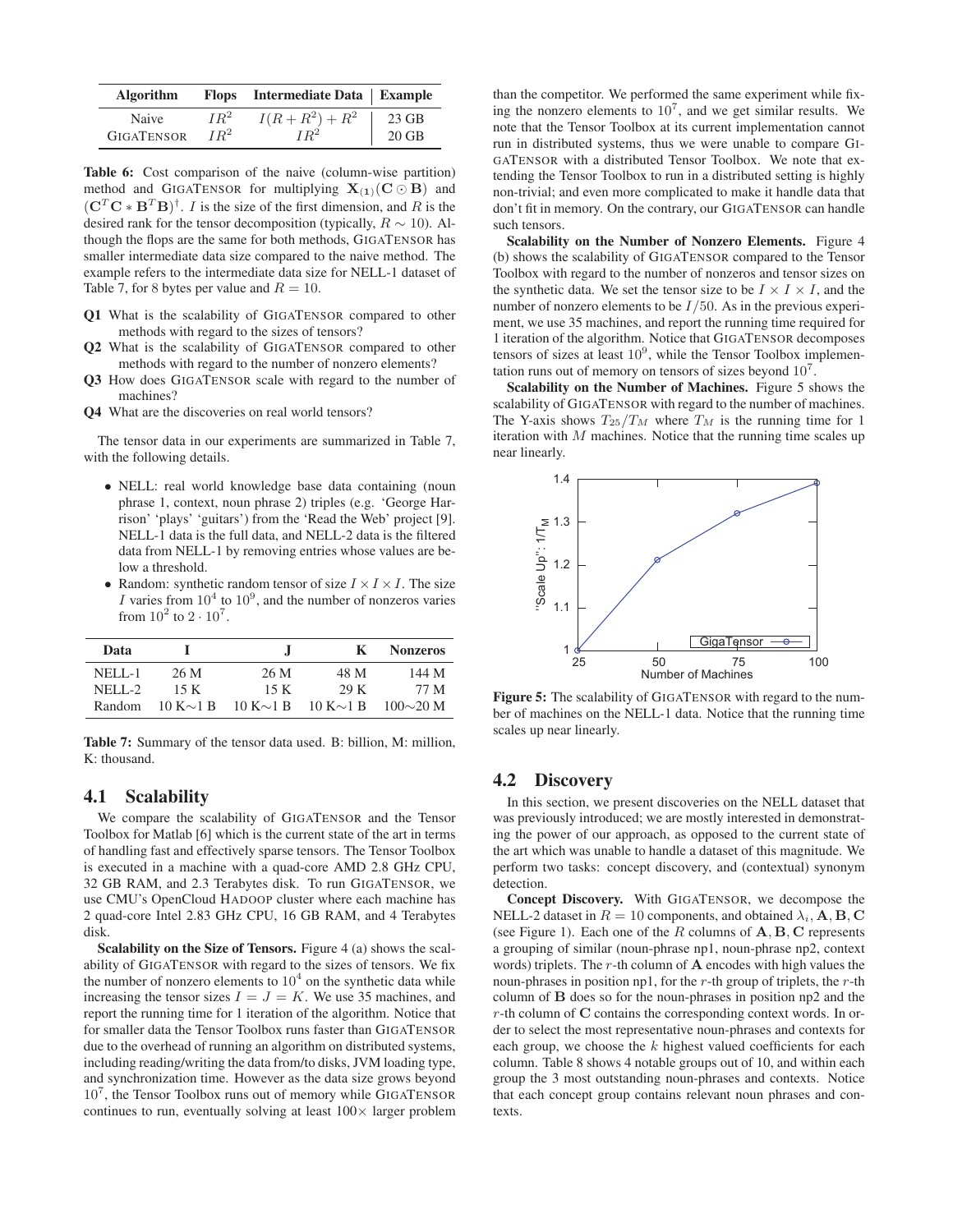

**Figure 4:** The scalability of GIGATENSOR compared to the Tensor Toolbox. (a) The number of nonzero elements is set to  $10^4$ . (b) For a tensor of size  $I \times I \times I$ , the number of nonzero elements is set to  $I/50$ . In both cases, GIGATENSOR solves at least  $100 \times$  larger problem than the Tensor Toolbox which runs out of memory on tensors of sizes beyond  $10<sup>7</sup>$ .

| <b>Noun</b>                     | <b>Noun</b>                      |                         |  |
|---------------------------------|----------------------------------|-------------------------|--|
| <b>Phrase 1</b>                 | <b>Phrase 2</b>                  | Context                 |  |
|                                 | Concept 1: "Web Protocol"        |                         |  |
| internet                        | protocol                         | 'np1' 'stream' 'np2'    |  |
| file                            | software                         | 'np1' 'marketing' 'np2' |  |
| data                            | suite                            | 'np1' 'dating' 'np2'    |  |
|                                 | <b>Concept 2: "Credit Cards"</b> |                         |  |
| credit                          | information                      | 'np1' 'card' 'np2'      |  |
| Credit                          | debt                             | 'np1' 'report' 'np2'    |  |
| library                         | number                           | 'np1' 'cards' 'np2'     |  |
|                                 | Concept 3: "Health System"       |                         |  |
| health                          | provider                         | 'np1' 'care' 'np2'      |  |
| child                           | providers                        | 'np' 'insurance' 'np2'  |  |
| home                            | system                           | 'np1' 'service' 'np2'   |  |
| <b>Concept 4: "Family Life"</b> |                                  |                         |  |
| life                            | rest                             | 'np2' 'of' 'my' 'np1'   |  |
| family                          | part                             | 'np2' 'of' 'his' 'np1'  |  |
| body                            | years                            | 'np2' 'of' 'her' 'np1'  |  |

Table 8: Four notable groups that emerge from analyzing the NELL dataset.

Contextual Synonym Detection. The lower dimensional embedding of the noun phrases also permits a scalable and robust strategy for synonym detection. We are interested in discovering nounphrases that occur in similar contexts, i.e. *contextual synonyms*. Using a similarity metric, such as Cosine Similarity, between the lower dimensional embeddings of the Noun-phrases (such as in the factor matrix  $A$ ), we can identify similar noun-phrases that can be used alternatively in sentence templates such as *np1 context np2*. Using the embeddings in the factor matrix A (appropriately column-weighted by  $\lambda$ ), we get the synonyms that might be used in position *np1*, using B leads to synonyms for position *np2*, and using C leads to contexts that accept similar *np1* and *np2* arguments. In Table 2, which is located in Section 1, we show some exemplary synonyms for position *np1* that were discovered by this approach on NELL-1 dataset. Note that these are not synonyms in the traditional definition, but they are phrases that may occur in similar semantic roles in a sentence.

# 5. RELATED WORK

In this section, we review related works on tensor analy-

sis (emphasizing on data mining applications), and MAPRE-DUCE/HADOOP.

Tensor Analysis. Tensors have a very long list of applications, pertaining to many fields additionally to data mining. For instance, tensors have been used extensively in Chemometrics [8] and Signal Processing [29]. Not very long ago, the data mining community has turned its attention to tensors and tensor decompositions. Some of the data mining applications that employ tensors are the following: in [20], Kolda et al. extend the famous HITS algorithm [19] by Kleinberg et al. in order to incorporate topical information in the links between the Web pages. In [2], Acar et al. analyze epilepsy data using tensor decompositions. In [5], Bader et al. employ tensors in order perform social network analysis, using the Enron dataset for evaluation. In [31], Sun et al. formulate click data on the Web pages as a tensor, in order to improve the Web search by incorporating user interests in the results. In [10], Chew et al. extend the Latent Semantic Indexing [12] paradigm for cross-language information retrieval, using tensors. In [33], Tao et al. employ tensors for 3D face modelling and in [32], a supervised learning framework, based on tensors is proposed. In [25], Maruhashi et al. present a framework for discovering bipartite graph like patterns in heterogeneous networks using tensors.

MAPREDUCE and HADOOP. MAPREDUCE is a distributed computing framework [11] for processing Web-scale data. MAPREDUCE has two advantages: (a) the data distribution, replication, fault-tolerance, and load balancing is handled automatically; and furthermore (b) it uses the familiar concept of functional programming. The programmer needs to define only two functions, a *map* and a *reduce*. The general framework is as follows [23]: (a) the *map* stage reads the input file and outputs (key, value) pairs; (b) the *shuffling* stage sorts the output and distributes them to reducers; (c) the *reduce* stage processes the values with the same key and outputs another (key, value) pairs which become the final result.

HADOOP [1] is the open source version of MAPREDUCE. HADOOP uses its own distributed file system HDFS, and provides a high-level language called PIG [26]. Due to its excellent scalability, ease of use, cost advantage, HADOOP has been used for many graph mining tasks (see [18, 15, 16, 17]).

# 6. CONCLUSION

In this paper, we propose GIGATENSOR, a tensor decomposition algorithm which scales to billion size tensors, and present interesting discoveries from real world tensors. Our major contributions include: